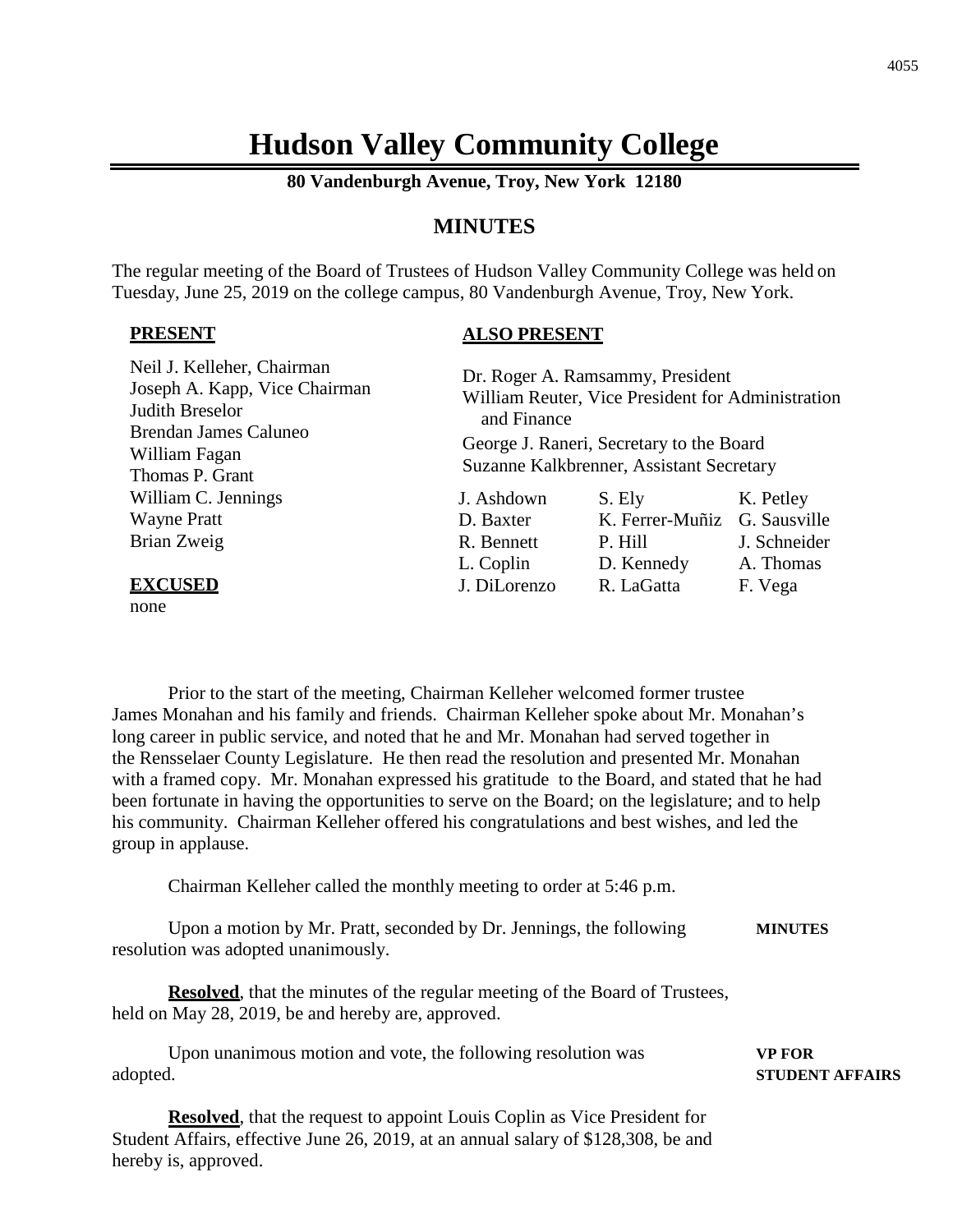Following the vote, Vice President Coplin thanked the President and the Board for their support and confidence in him. He said that after thirty-three years at the college, he still approached his position with commitment, enthusiasm and energy and he credited the Board with rejuvenating the college with their appointment of President Ramsammy.

Upon a motion by Mr. Caluneo, seconded by Dr. Jennings, the following **ADDITION TO** resolution was adopted unanimously. **APPROVED LIST OF**

**Resolved**, that the request to include HSBC as a bank to be used as a repository for bank deposits, checking accounts, safe deposit contents, certificates of deposit and money market investments, government securities, etc., for the remainder of the 2018-19 fiscal year, be, and hereby is, approved.

Upon a motion by Mr. Pratt., seconded by Mr. Zweig, the following **RESIDENT TUITION** resolution was adopted unanimously. **RATES FOR 2019-20**

**Resolved,** that the request to extend resident tuition rates for the 2019-20 **FOR DISPLACED** academic year for students from Puerto Rico and the U.S. Virgin Islands displaced **STUDENTS FROM** by hurricanes Maria and Irma, be and hereby is, approved. The resolution **PUERTO RICO &** shall read as follows: **U.S. VIRGIN ISLANDS**

### **RESOLUTION AUTHORIZING THE EXTENSION OF RESIDENT TUITION RATES FOR THE 2019-20 ACADEMIC YEAR FOR STUDENTS FROM PUERTO RICO AND THE U.S. VIRGIN ISLANDS DISPLACED BY HURRICANES MARIA AND IRMA**

**WHEREAS,** a number of students from Puerto Rico and the U.S. Virgin Islands have been displaced as a consequence of Hurricanes Maria and Irma; and

**WHEREAS**, the Federal Emergency Management Agency (FEMA) has declared Puerto Rico and the U.S. Virgin Islands to be disaster areas in accordance with Major Disaster Declarations 4335, 4336, 4339, and 4340; and

**WHEREAS**, the infrastructure of these island communities have been substantial undermined by these hurricanes and continue to be in a state of disrepair; and

**WHEREAS**, universities and higher education associations across the country have made and are continuing to make efforts to assist students displaced by Hurricanes Maria and Irma in the most expeditious and humanitarian manner possible; and

**WHEREAS**, the SUNY Board of Trustees wishes to extend for another academic year the benefit of resident tuition rates to students displaced by these storms; and

**WHEREAS**, Hudson Valley Community College wishes to extend the benefit of resident tuition rates for the 2019-20 academic year to students from Puerto Rico and the U.S. Virgin Islands who have been displaced by Hurricanes Maria and Irma as a humanitarian response which acknowledges these students' *de facto* New York State residency status due to their inability to return home; now, therefore, be it

**RESOLVED**, that Hudson Valley Community College authorizes the approval to extend the benefit of resident tuition rates for the 2019-20 academic year for students from Puerto Rico and the U.S. Virgin Islands displaced by Hurricanes Maria and Irma.

**COLLEGE BANKS**

**ACADEMIC YEAR**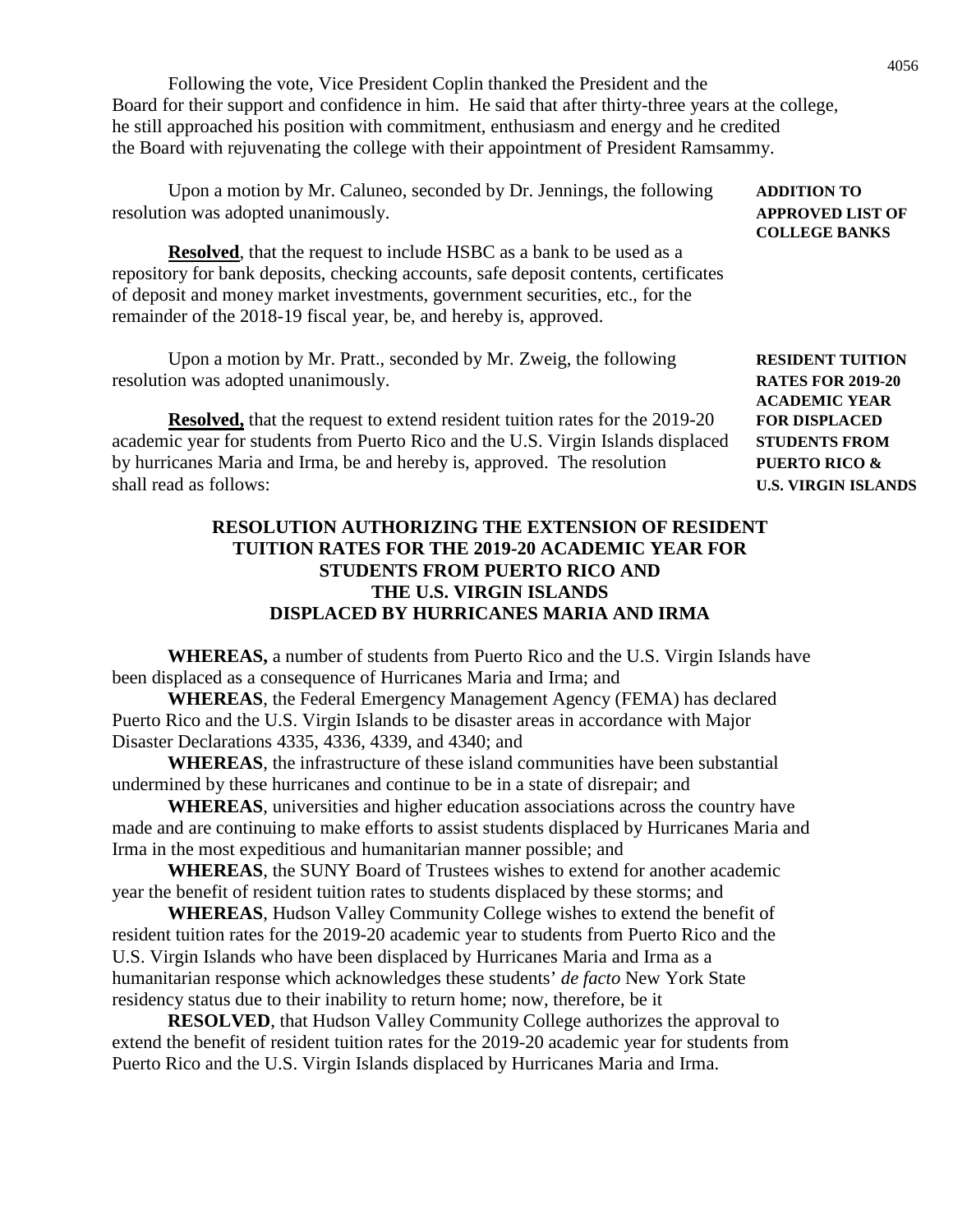Upon a motion by Dr. Kapp, seconded by Dr. Jennings, the following **CAPITAL** resolution was adopted unanimously **CONSTRUCTION--**

**Resolved**, that the request for approval of the award of contract for the **& RENOVATION:** Atrium ceiling and Boardroom renovations in the amount of \$688,881 to **ATRIUM AND** Mid-State Industries, LTD, for the capital project entitled "Guenther Enrollment **BOARD ROOM** Services Center – Repair & Renovation"; be, and hereby is, approved.

Upon a motion by Mr. Caluneo, seconded by Dr. Kapp, the following **CAPITAL** resolution was adopted unanimously **CONSTRUCTION--**

**Resolved**, that the request for approval of the award of contract for **& RENOVATION:** roof replacement in the amount of \$730,811 to Mid-State Industries, LTD, **ROOF REPLACEMENT** for the capital project entitled "Guenther Enrollment Services Center – Repair & Renovation"; be, and hereby is, approved.

Upon a motion by Dr. Kapp, seconded by Dr. Jennings, the following **CAPITAL** resolution was adopted unanimously **CONSTRUCTION--**

**Resolved**, that the request for approval of the award of contract for the **& RENOVATION:** Atrium ceiling and Boardroom renovations in the amount of \$688,881 to **ATRIUM AND** Mid-State Industries, LTD, for the capital project entitled "Guenther Enrollment **BOARD ROOM** Services Center – Repair & Renovation"; be, and hereby is, approved.

Upon a motion by Ms. Breselor, seconded by Mr. Fagan, the following **HVCC FOUNDATION-**resolution was adopted unanimously. **APPROVAL OF NEW**

**Resolved**, that the request for approval of new director appointments to the to the Hudson Valley Community College Foundation for the term July 1, 2019 to June 30, 2022, as recommended by the Foundation Board of Directors on June 19, 2019, be, and hereby are, approved, as follows:

Brien Hollowood '78, Executive Director, Unlimited Potential, Saratoga Springs, NY Jason Greco, Chief Technology Officer, CAP COM Federal Credit Union, Albany, NY

Upon unanimous motion and vote, the following resolution was **RESOLUTION** adopted. **CONGRATULATING**

**Resolved**, that the request for approval of a resolution congratulating former trustee James Monahan on the occasion of his retirement, and hereby is, approved. The resolution shall read as follows:

### **RESOLUTION CONGRATULATING JAMES E. MONAHAN ON THE OCCASION OF HIS RETIREMENT**

**WHEREAS,** James E. Monahan is a life-long resident and prominent citizen of Rensselaer County who was appointed to the College's Board of Trustees by the Rensselaer County Legislature on May 12, 1992 and served with distinction until April 30, 2002, and

**WHEREAS**, James E. Monahan graduated from Hoosick Falls Central Schools in 1971 and earned a Bachelor of Science degree in Pharmacy from the Albany College of Pharmacy in 1976, and

**GUENTHER REPAIR** 

**GUENTHER REPAIR** 

**GUENTHER REPAIR** 

**DIRECTORS**

**JAMES E. MONAHAN**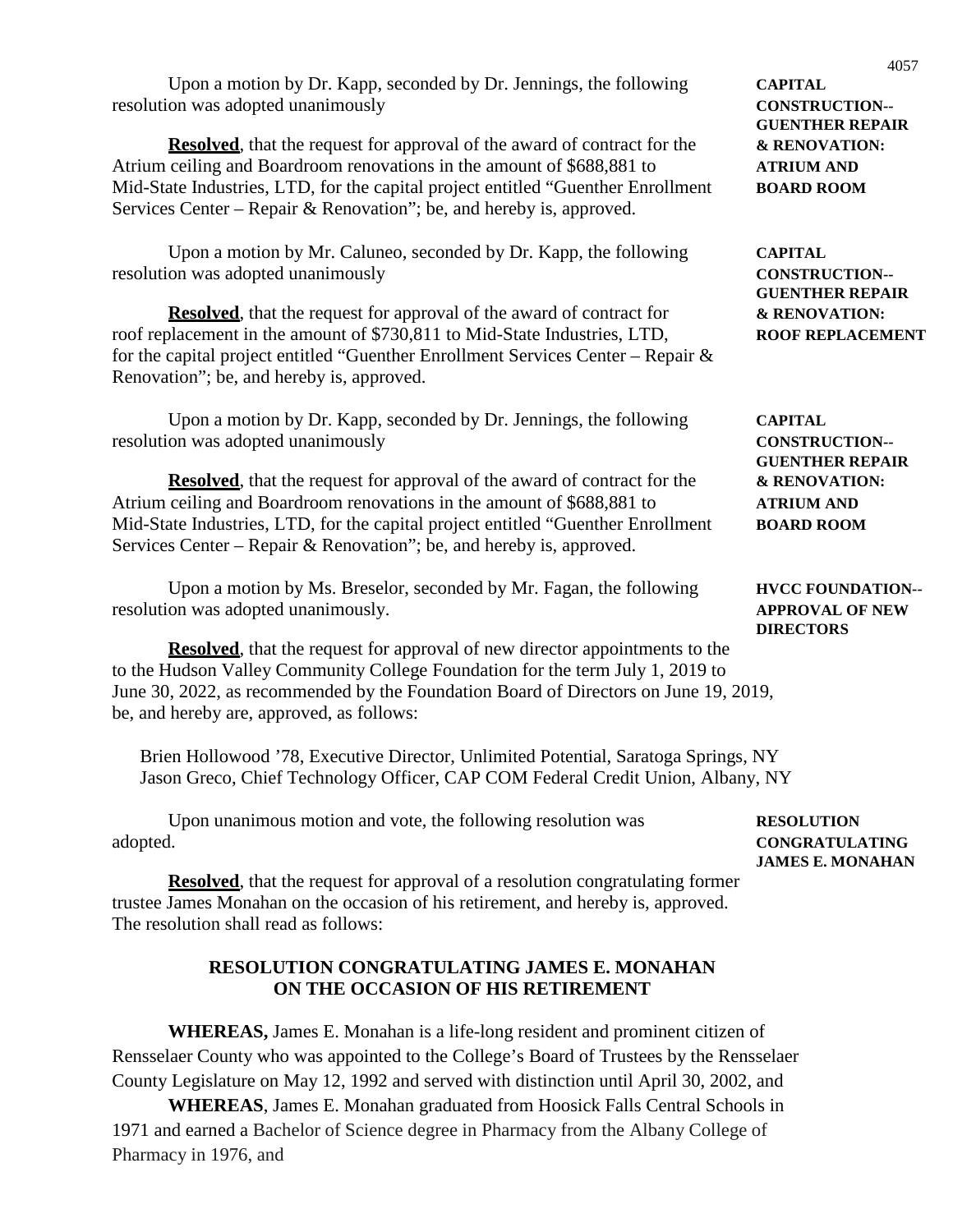**WHEREAS**, James E. Monahan received his professional license from the Vermont State Pharmacy Board in 1976 and from the New York State Pharmacy Board in 1977, and,

**WHEREAS**, James E. Monahan served as staff pharmacist at The Pharmacy in Bennington, Vermont from 1976-1978, and

**WHEREAS**, James E. Monahan served as a pharmacist at Thorpe's Pharmacy in Hoosick Falls, New York, from 1978-2019, and was the owner of Thorpe's Pharmacy from 1983-2018, and

**WHEREAS**, James E. Monahan was elected to the Rensselaer County Legislature in 2002 and served until 2006, and

**WHEREAS**, James E. Monahan has demonstrated leadership through service to his community and his profession through his participation on the Boards of the Hoosick Falls County Club, the Edith Craig Reynolds Foundation, the New York Regional Advisory Board of Southwestern Vermont Health Care and the Town of Hoosick Community Center; his service as President of HAYC3 (Hoosick Armory, Youth Center, and Community Coalition); as organizer of the Wood Memorial Road Race; and as a member of the Hoosick Falls Elks, and

**WHEREAS**, James E. Monahan has been honored by his profession and his community by the Albany College of Pharmacy and the Hoosick Falls Rescue Squad, who made him an honorary member for "his countless contributions and support to the Squad over the years, supplying whatever they needed, whenever they needed it," and

**WHEREAS**, James E. Monahan and his wife, Colleen, have three children, Matthew, Kevin and Stafanie, who have continued the family tradition of service to the community, and three grandchildren, Amelia, William and Andrew, and

**WHEREAS**, James E. Monahan has decided to retire as a pharmacist to travel and enjoy time with his wife and family, and

**WHEREAS**, James E. Monahan made it his goal to always care for people, patients, and families every day and that is how the Hoosick Falls and surrounding communities will remember him,

**NOW, THEREFORE, BE IT RESOLVED** that, in special recognition of his distinguished and enduring service and his lasting legacy, the Hudson Valley Community College Board of Trustees extends its congratulations and best wishes to James E. Monahan for his dedication and service to Hudson Valley Community College and to the people of Hoosick Falls, Rensselaer County and the Capital Region, and

**BE IT FURTHER RESOLVED** that this Resolution is recorded in the minutes of the Hudson Valley Community College Board of Trustees Meeting, dated June 25, 2019.

| <b>INFORMATION ITEMS</b><br>The following information items were noted: |                                                     | <b>INFORMATION</b><br><b>ITEMS</b> |
|-------------------------------------------------------------------------|-----------------------------------------------------|------------------------------------|
|                                                                         | A. FULL-TIME FACULTY                                |                                    |
| 1.                                                                      | School of Science, Technology, Engineering and Math |                                    |
|                                                                         | Jeremy Vanderover, Instructor,                      |                                    |
|                                                                         | Mathematics and Engineering Science,                |                                    |
|                                                                         | f/t appt., eff. $9/1/19$                            | \$48,981/yr                        |
| 2.                                                                      | School of Business and Liberal Arts                 |                                    |
|                                                                         | Jason Van Staveren, Instructor,                     |                                    |
|                                                                         | Fine Arts, Theatre Arts and Digital Media,          |                                    |
|                                                                         | f/t appt., eff. $9/1/19$                            | \$48,981/yr                        |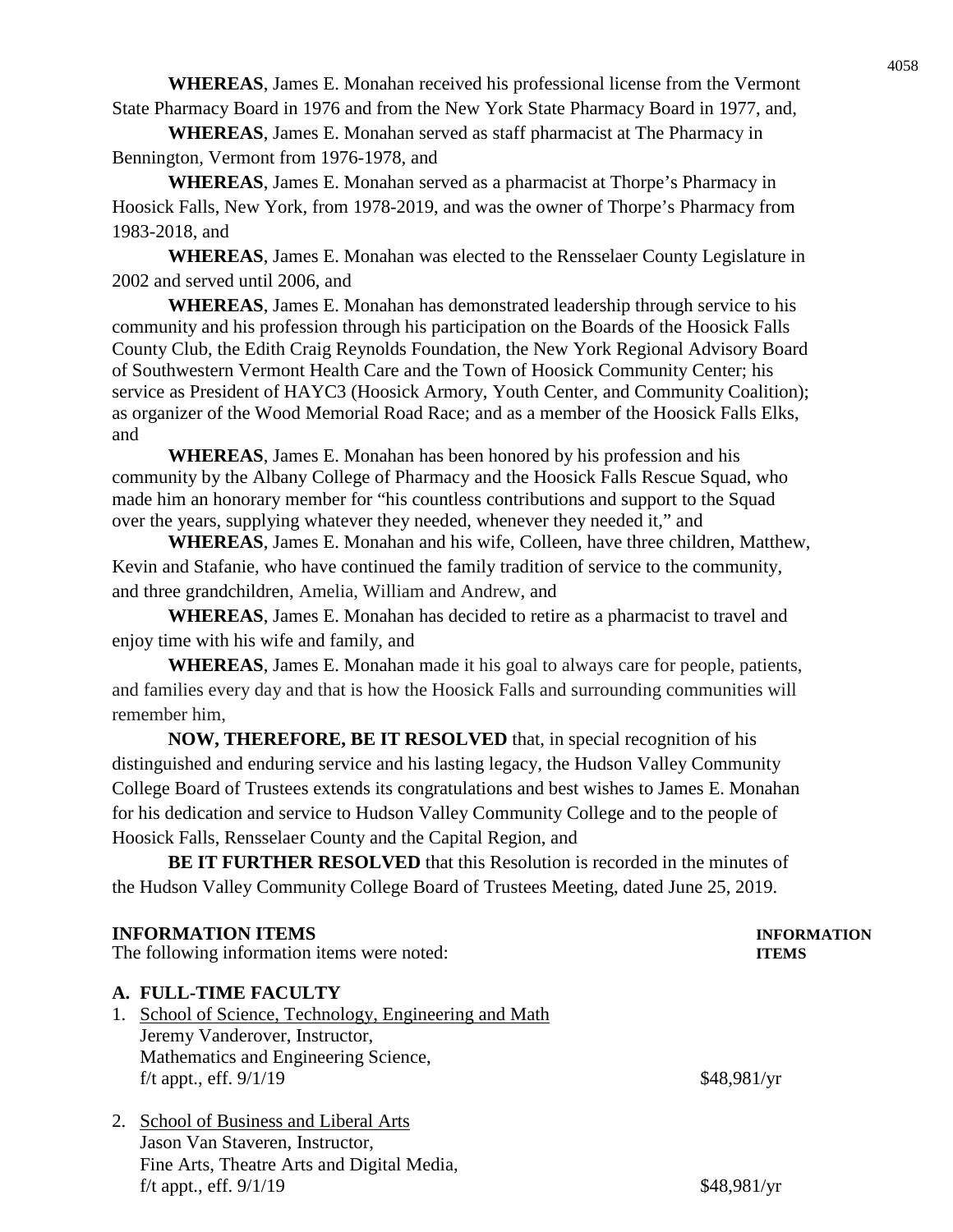| <b>B. FULL-TIME NON-TEACHING PROFESSIONALS</b><br>1. Administration and Finance<br>Jason Bordeau, Multimedia Technician,<br>Instructional Technologies,<br>f/t appt., eff. $6/7/19$ or thereafter | \$42,500/yr   |
|---------------------------------------------------------------------------------------------------------------------------------------------------------------------------------------------------|---------------|
| Mohammed Firasat Ali, Senior Computer Programmer Analyst,<br><b>Information Technology Services,</b><br>f/t appt., eff. $5/30/19$ or thereafter                                                   | \$78,000/yr   |
| Alejandro Valdecasa, Senior Computer Programmer Analyst,<br><b>Information Technology Services,</b><br>f/t appt., eff. $5/30/19$ or thereafter                                                    | \$78,000/yr   |
| 2. Enrollment Management and Student Development<br>Emma Farinacci, Admissions Counselor,                                                                                                         |               |
| Admissions,<br>f/t appt., eff. $6/24/19$                                                                                                                                                          | \$40,000/yr   |
| Rachel Jones, Admissions Counselor,<br>Admissions,<br>f/t appt., eff. 6/10/19                                                                                                                     | \$40,000/yr   |
| Eric Parker, Admissions Counselor,<br>Admissions,                                                                                                                                                 |               |
| f/t appt., eff. $6/24/19$                                                                                                                                                                         | \$40,000/yr   |
| 3. School of Business and Liberal Arts<br>Aysel Renay Williams, Advising Specialist,<br>Liberal Arts,                                                                                             |               |
| f/t appt., eff. $6/4/19$ or thereafter                                                                                                                                                            | \$40,100/yr   |
| C. FULL-TIME CLASSIFIED STAFF<br>1. Communications and Marketing<br>Marilyn Torres-Melendez, Printing Machine Operator,                                                                           |               |
| Print Shop,<br>f/t appt., eff. 6/10/19                                                                                                                                                            | \$16.0097/hr  |
| 2. School of Business and Liberal Arts<br>Kiera Davis, Program Assistant Academics II,<br>Liberal Arts,                                                                                           |               |
| f/t appt., eff. $6/4/19$ or thereafter                                                                                                                                                            | \$16.1680/hr  |
| <b>D. PART-TIME FACULTY</b><br>1. School of Health Sciences<br>Timothy Copeland, Instructor,<br>Mortuary Science Department,                                                                      |               |
| p/t appt., eff. 9/1/19                                                                                                                                                                            | $$1,113$ /sch |
| 2. School of Science, Technology, Engineering and Math<br>Michael Warmt, Instructor,<br>Building Systems Technology,                                                                              |               |
| p/t appt., eff 9/1/19                                                                                                                                                                             | $$1,113$ /sch |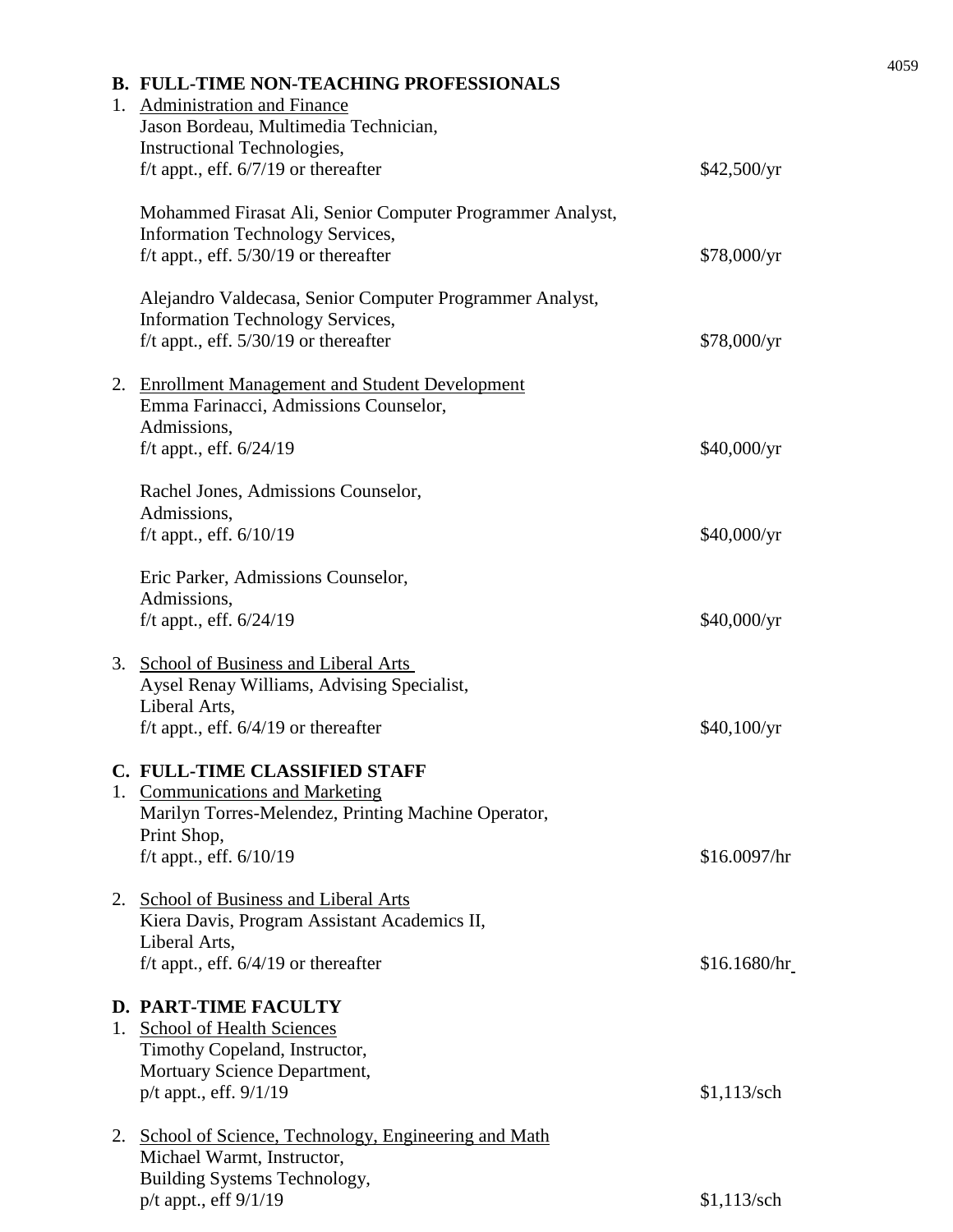# **E. PART-TIME NON-TEACHING PROFESSIONALS** 1. Academic Affairs Angelo Cremo, Assistant Coach, Kids Summer Athletic Camp, Community and Professional Education, p/t appt., eff.  $6/17/19$  or thereafter \$400/wk Katherine Hayes, Assistant Coach, Kids Summer Athletic Camp, Community and Professional Education,  $p/t$  appt., eff.  $6/17/19$  or thereafter \$400/wk Michael Hoyt, Assistant Coach, Kids Summer Athletic Camp, Community and Professional Education, p/t appt., eff.  $6/17/19$  or thereafter \$400/wk Danielle Manupella, Assistant Coach, Kids Summer Athletic Camp, Community and Professional Education, p/t appt., eff.  $6/17/19$  or thereafter \$400/wk Carlos Menjivar, Assistant Coach, Kids Summer Athletic Camp, Community and Professional Education, p/t appt., eff.  $6/17/19$  or thereafter \$400/wk Lindsay Podlaski, Assistant Coach, Kids Summer Athletic Camp, Community and Professional Education, p/t appt., eff.  $6/17/19$  or thereafter  $$400/wk$ Vincent Ruggiero, Assistant Coach, Kids Summer Athletic Camp, Community and Professional Education, p/t appt., eff.  $6/17/19$  or thereafter \$400/wk 2. Enrollment Management and Student Development Frane Larose, Assistant Women's Basketball Coach, Intercollegiate Athletics, p/t appt., eff.  $5/21/19$  or thereafter \$315.76/yr Chelsea Stevens, Assistant Women's Basketball Coach, Intercollegiate Athletics,  $p/t$  appt., eff.  $5/21/19$  or thereafter \$315.76/yr

#### **F. RESIGNATIONS**

- 1. James Bowles, Assistant Cross Country Coach, Intercollegiate Athletics, eff. 6/21/19
- 2. Denise Potenza, Head Tennis Coach, Intercollegiate Athletics, eff. 6/7/19
- 3. Kyle Spiak, Motor Equipment Operator Light, Grounds Department, eff. 5/31/19

#### **G. HVCC MONTHLY FINANCIAL REPORTS**

- 1. 2018-2019 Fiscal Year Operating Budget Summary as of 5/31/19
- 2. 2018-2019 Enrollment Summary Spring 2019 & Fall 2019
- 3. Capital Expenditures, May 2019 and cumulative

Prior to calling for a resolution to end the meeting, Chairman Kelleher acknowledged outgoing student trustee Brendan Caluneo, calling him a great addition to the Board, and asking him to keep in touch. Mr. Caluneo thanked the Board and President Ramsammy for their support; for being so open and welcoming; and always having the needs of the students